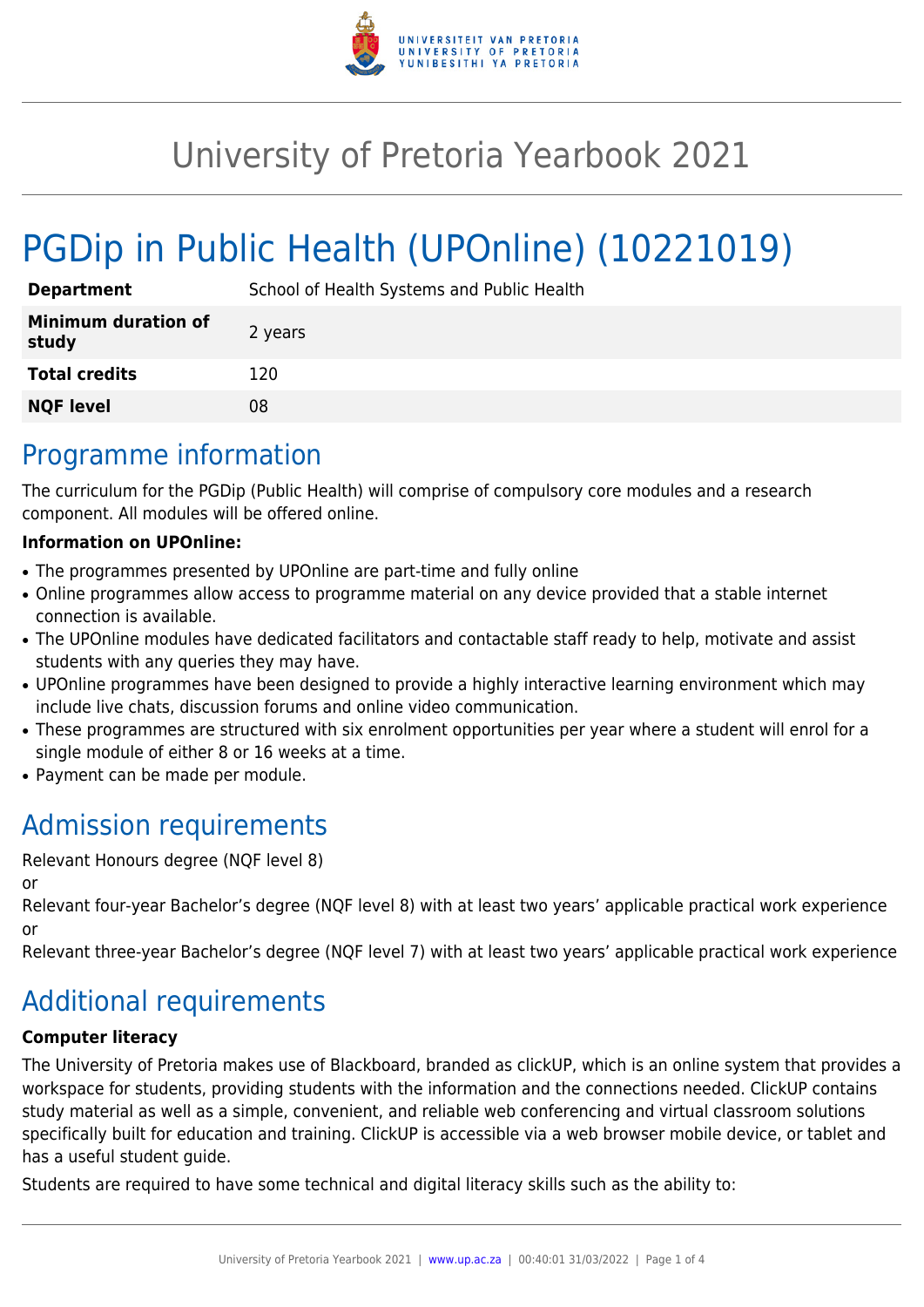

- navigate the University's eLearning environment (ClickUP);
- use the email service in the LMS:
- manage digital files: create, store, upload and attach files to assignment submissions (using applications such as MS Word, MS Excel, MS PowerPoint);
- use the Library website or databases for research and make use of proper referencing techniques;
- use a webcam, upload videos or audio files, use social media for communication or to collaborate electronically; and
- download and install software and applications.

### Examinations and pass requirements

Written, oral and/or practical assessments must be passed in all the modules. The minimum pass mark for prescribed modules' summative assessment is 50%. Only with the approval of the Chairperson of the School, on the recommendation of the head of department, will a student be allowed to continue his or her studies after having failed two modules (or the same module twice). A second assessment attempt in a module is arranged in conjunction with the head of department for any student obtaining less than 50% and more than 39% for any module assessment.

### Pass with distinction

A diploma is awarded with distinction to a student who has obtained a mark of at least 75% for the externally moderated assessment components as well as a simple (unweighted) average of at least 75% of all the marks for the other required modules for the relevant diploma; excluding PHM 710 Learning in public health 710.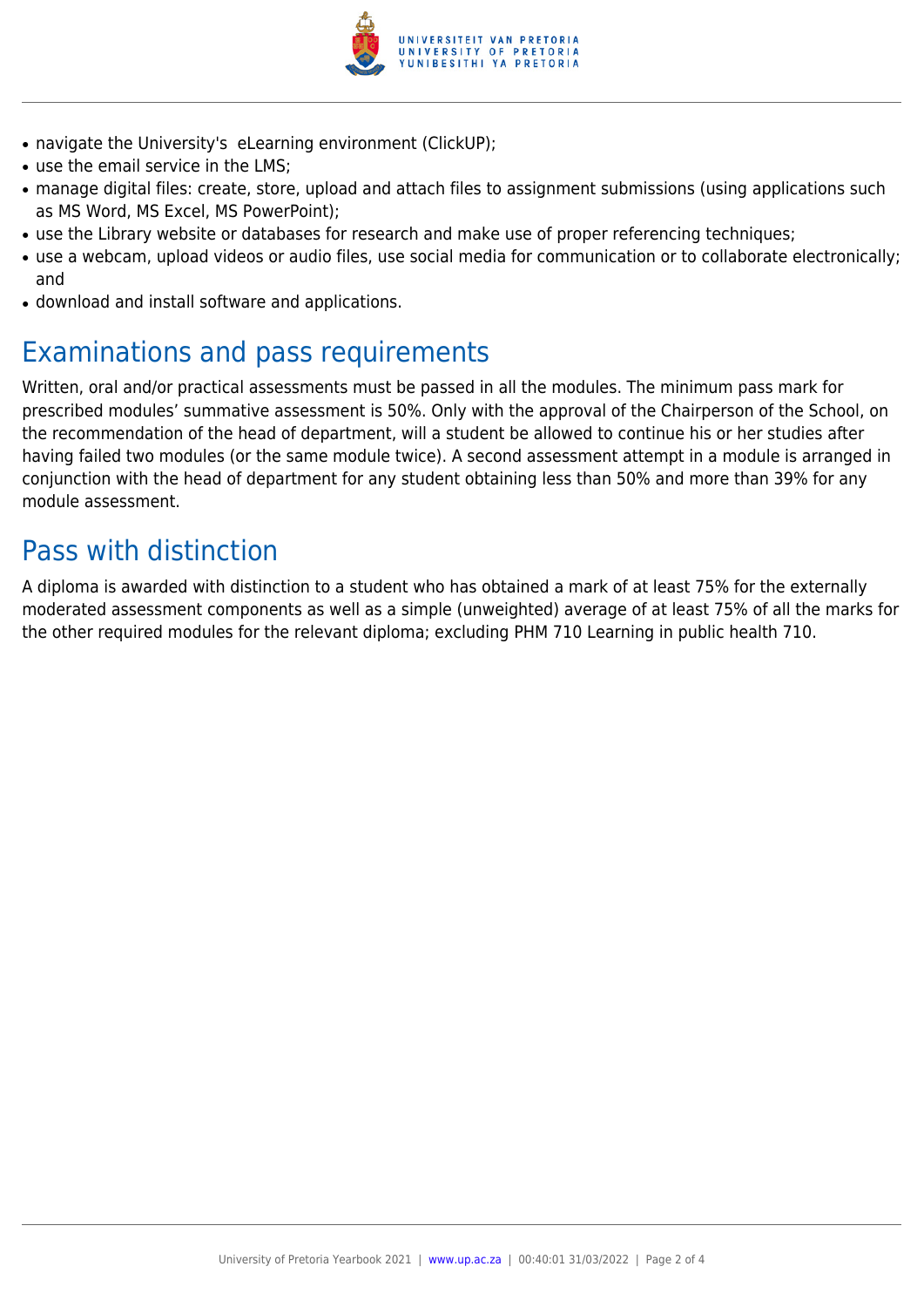

### Curriculum: Year 1

#### **Minimum credits: 120**

- PHM 710 must be completed first before registering for any other module.
- AHM 710 can only be registered for after completing all of the other modules.
- HME 711 is a prerequisite for HME 712.
- This programmes is structured with six enrolment opportunities per year where a student will enrol for a single module of either 8 or 16 weeks at a time.
- A 8 week module typically consists of 7 weeks of teaching and 1 week of recess. A 16 week module typically consists of 14 weeks of teaching and 2 weeks of recess.
- The full curriculum is displayed below.

#### **Core modules**

[PGDPH Research protocol 710](https://www.up.ac.za/yearbooks/2021/modules/view/AHM 710) (AHM 710) - Credits: 30.00 [Principles of disease prevention and control 710](https://www.up.ac.za/yearbooks/2021/modules/view/CDC 710) (CDC 710) - Credits: 10.00 [Introduction to environmental health 710](https://www.up.ac.za/yearbooks/2021/modules/view/EHM 710) (EHM 710) - Credits: 10.00 [Principles of health policy and management 710](https://www.up.ac.za/yearbooks/2021/modules/view/HCM 710) (HCM 710) - Credits: 10.00 [Introduction to research methodology 710](https://www.up.ac.za/yearbooks/2021/modules/view/HME 710) (HME 710) - Credits: 10.00 [Epidemiology and Biostatistics I 711](https://www.up.ac.za/yearbooks/2021/modules/view/HME 711) (HME 711) - Credits: 15.00 [Epidemiology and Biostatistics II 712](https://www.up.ac.za/yearbooks/2021/modules/view/HME 712) (HME 712) - Credits: 15.00 [Learning in public health 710](https://www.up.ac.za/yearbooks/2021/modules/view/PHM 710) (PHM 710) - Credits: 10.00 [Social determinants of health 710](https://www.up.ac.za/yearbooks/2021/modules/view/SCM 710) (SCM 710) - Credits: 10.00